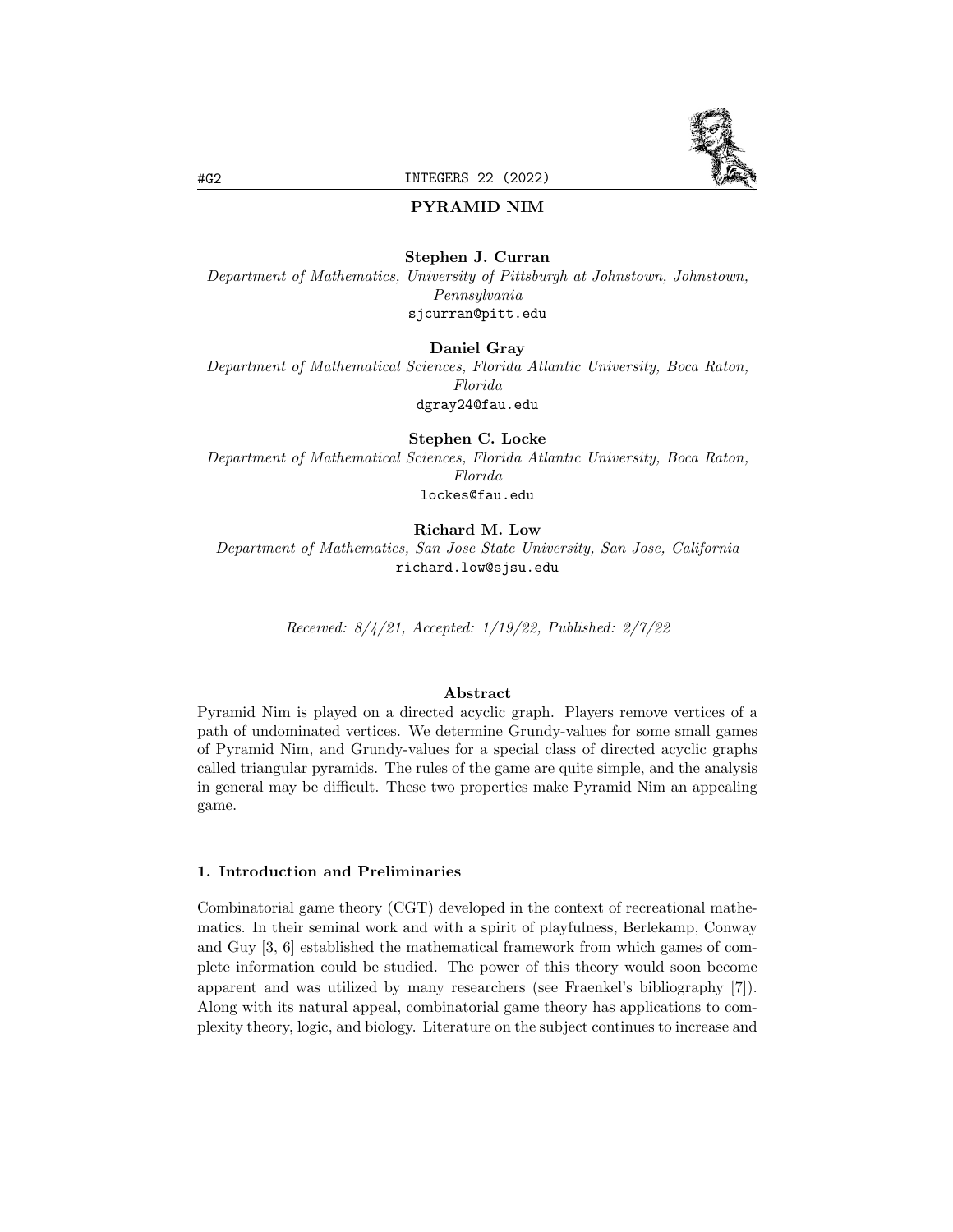the interested reader can find comprehensive introductions to CGT in [2, 3, 6, 13]. Additional research articles with a theoretical flavor can be found in [1, 8, 9, 10, 11].

We first recall some basic concepts from CGT which are used in this paper. Terms which are not explicitly defined can be found in [13]. A combinatorial game is one of complete information and no element of chance is involved in gameplay. Each player is aware of the game position at any point in the game. Under normal play, two players (P1 and P2) alternate taking turns and a player loses when he cannot make a move. An impartial combinatorial game is one where both players have the same options from any position. A *finite* game eventually terminates (with a winner and a loser, no draws allowed). It is understood that P1 makes the first move in any combinatorial game.

For any finite impartial combinatorial game Γ, there is an associated non-negative integer value (Grundy-value)  $Gr(\Gamma)$ . The Grundy-value  $Gr(\Gamma)$  immediately tells us if  $\Gamma$  is a P-position (previous player win) or an N-position (next player win). In particular,  $Gr(\Gamma) = 0$  if and only if  $\Gamma$  is a P-position. To compute  $Gr(\Gamma)$ , we need the following definitions.

**Definition 1.** The *minimum excluded value* (or  $mex$ ) of a multiset of non-negative integers is the smallest non-negative integer which does not appear in the multiset. This is denoted by  $\max\{t_1, t_2, t_3, \ldots, t_k\}.$ 

**Definition 2.** Let  $\Gamma$  be a finite impartial game. Then, the *Grundy-value* of  $\Gamma$ (denoted by  $Gr(\Gamma)$ ) is defined to be

$$
Gr(\Gamma) = \max\{Gr(\Delta) : \Delta \text{ is an option of } \Gamma\}.
$$

The sum of finite impartial games is the game obtained by placing the individual games, side by side. On a player's turn, a move is made in a single summand. Under normal play, the last person to make a move wins. For any finite impartial game  $\Gamma = \gamma_1 + \gamma_2 + \cdots + \gamma_k$ , the Grundy-value of  $\Gamma$  is computed in the following way. First, convert  $Gr(\gamma_i)$  into binary. Then, compute  $\bigoplus Gr(\gamma_i)$ , where the sum is BitXor (Nim-addition). Finally, convert this value back into a nonnegative integer.

**Example 1.** Suppose that  $\gamma_1, \gamma_2$  and  $\gamma_3$  are finite impartial games with  $Gr(\gamma_1) = 1$ ,  $Gr(\gamma_2) = 2$  and  $Gr(\gamma_3) = 3$ . Then the game  $\Gamma = \gamma_1 + \gamma_2 + \gamma_3$  has Grundy-value

$$
Gr(\Gamma) = 01 \oplus 10 \oplus 11 = 00,
$$

and thus has Grundy-value 0.  $\Diamond$ 

## 2. Pyramid Nim

In 1902, Bouton [5] gave a beautiful mathematical analysis and complete solution for Nim. Since then, many variations of Nim have been investigated. Within the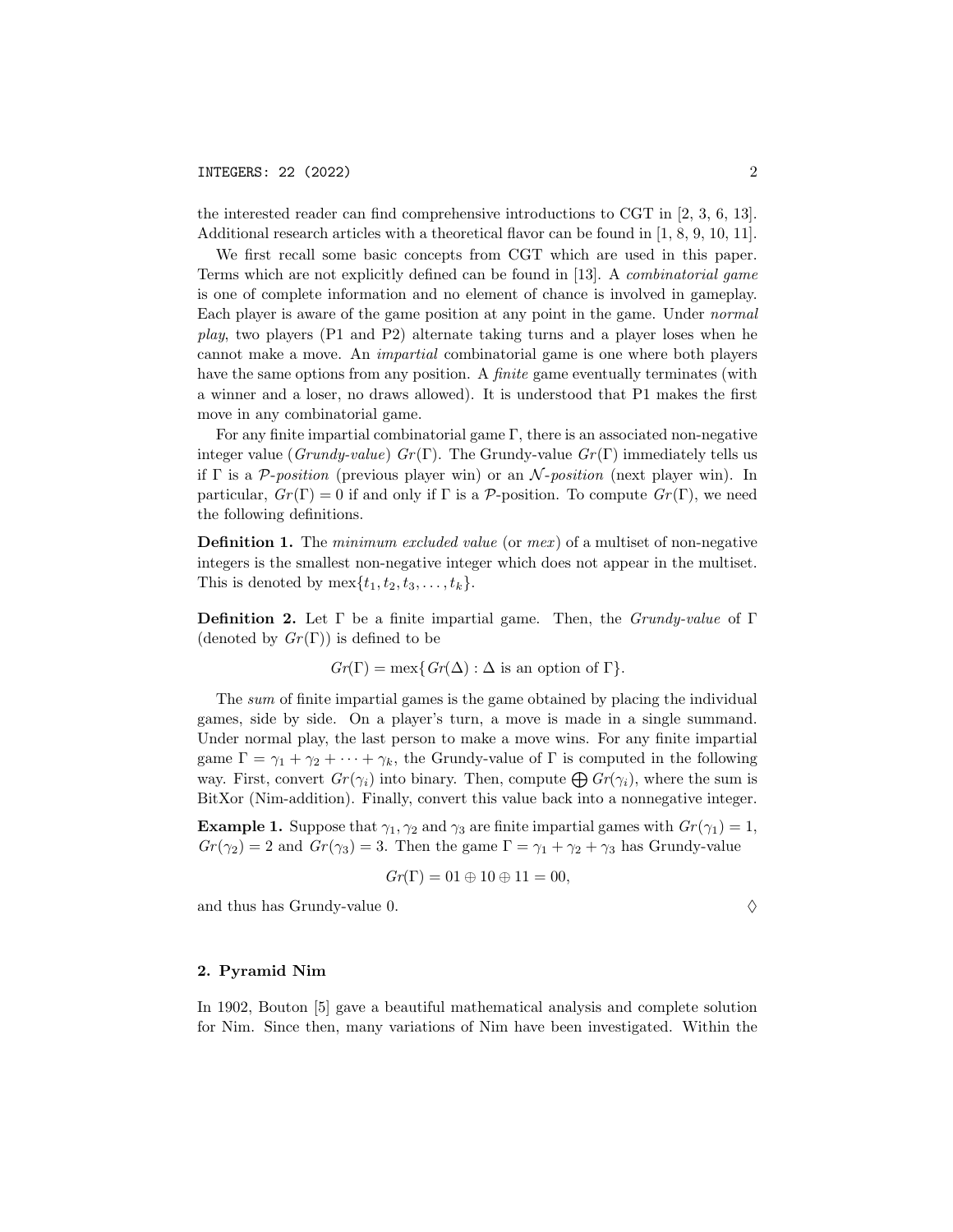literature, analyses on Nim variants with modified rule sets, Nim played on different configurations (circular, triangular and rectangular), and Nim played on graphs can be found. As of this writing, a keyword search for Nim yields 135 entries in the MathSciNet database.

Here is how Pyramid Nim is played. For general graph-theoretic definitions, we refer the reader to [4]. Let  $D$  be a directed acyclic graph. A source in  $D$  is a vertex of indegree zero. A sink in  $D$  is a vertex with outdegree zero. We say that D is weakly-connected if the undirected graph that results from removing the orientations from the arcs of  $D$  is a connected graph. If a directed acyclic graph  $D$ has more than one vertex, D cannot be strongly-connected. Hence, there will be no confusion to say that  $D$  is *connected* if it is weakly-connected. A subdigraph H of D is undominated if there are no pairs of vertices x and y with x in  $V(H)$ and y in  $V(D) - V(H)$  such that yx is an arc of D. Two players play Pyramid Nim on D by alternately removing the vertices of an undominated directed path P, where P has at least one vertex. A player loses when there is no move remaining.

We note the following:

- Pyramid Nim is an impartial game which has to end after at most  $|V(D)|$ moves.
- If the digraph D has connected components  $H_1, H_2, \ldots, H_k$ , then  $Gr(D)$  $Gr(H_1) \oplus Gr(H_2) \oplus \cdots \oplus Gr(H_k).$

**Definition 3.** The *triangular pyramid of height n*, denoted by  $T_n$ , is the directed acyclic graph, with  $n$  squares in the bottom row, that has vertices representing the squares in a 2-dimensional pyramid with a directed edge from square A to square B if square A sits partially on top of square B.

**Example 2.** The triangular pyramid  $T_3$  of height three is illustrated in Figure 1. There are three possible moves from  $T_3$ , up to isomorphism. These three possible moves from  $T_3$  in Pyramid Nim are shown in Figure 2. The removed squares in each move are shaded in blue.  $\Diamond$ 



Figure 1: The triangular pyramid  $T_3$  of height three.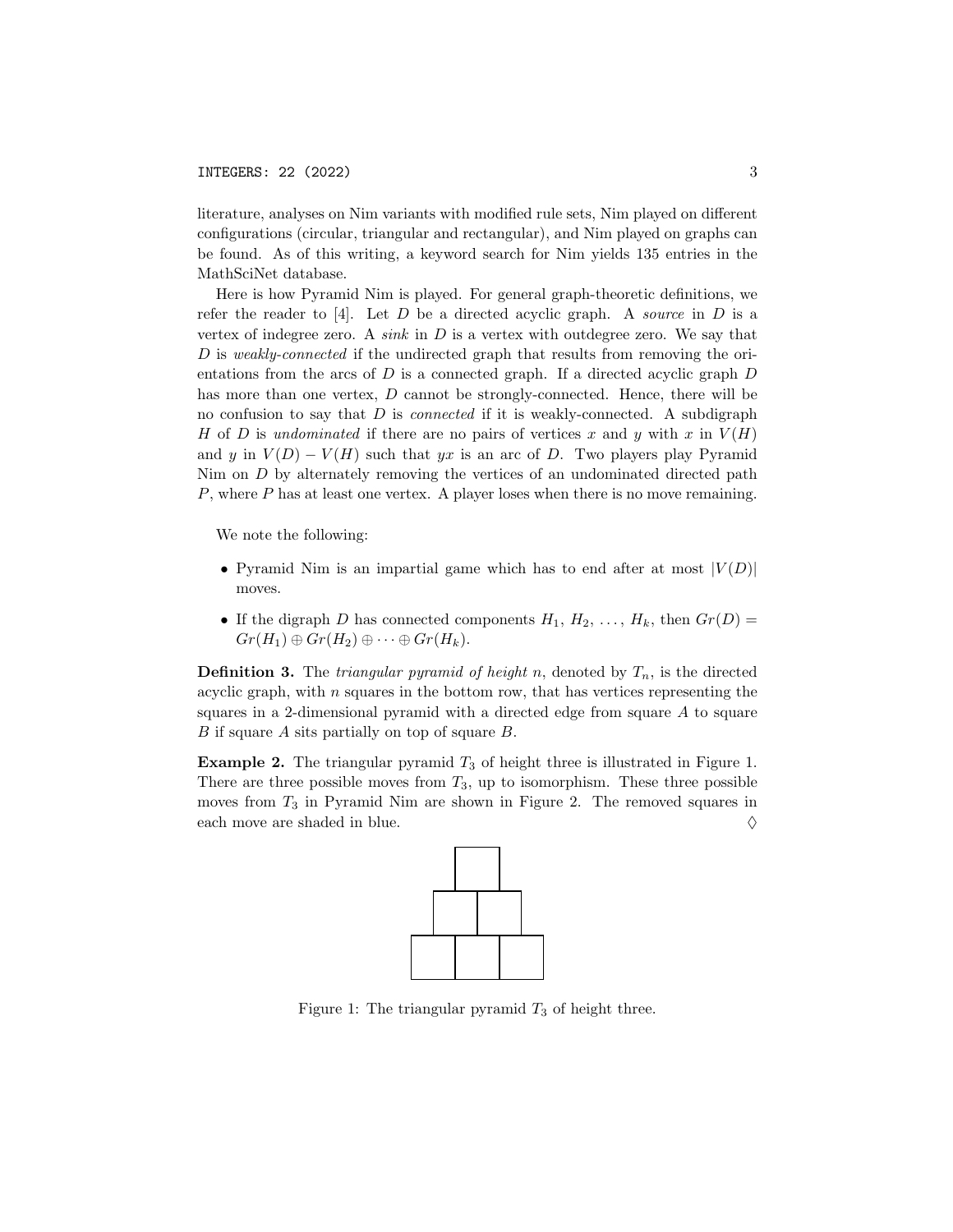

Figure 2: The three possible moves in Pyramid Nim from  $T_3$ , up to isomorphism. The removed squares are shaded in blue.

**Observation 1.** If every connected component of  $D$  is a path, then Pyramid Nim on D is equivalent to regular Nim.

**Observation 2.** If  $D$  has a single sink  $t$  and every other vertex has indegree at most one, then ignoring  $t$  until the very last move results in a game of Nim. When the indegree of  $t$  is reduced to one, the next player should take the remaining path.

The strategy for the directional dual is only a bit more complicated and we can determine the Grundy-value of a position in  $\mathcal{O}(|V(D)|)$  time.

**Observation 3.** If  $D$  has a single source  $s$ , and every other vertex has outdegree at most one, then removing s leaves a game of Nim, and the first player to play from  $D$  can leave a  $\mathcal{P}$ -position by selecting an appropriate directed path. Thus,  $D$ is an  $\mathcal N$ -position.

In fact, we may calculate the Grundy-value of a singe source directed acyclic graph such that every other vertex has outdegree at most one.

**Theorem 1.** Let  $D$  be a directed acyclic graph with a single source such that every other vertex has outdegree at most one. Suppose the maximal paths from the source have  $a_1 + 1$ ,  $a_2 + 1$ , ...,  $a_{k-1} + 1$ , and  $a_k + 1$  vertices. Let

$$
s = a_1 \oplus a_2 \oplus \cdots \oplus a_k \quad and
$$
  
\n
$$
S = \{s\} \cup \{s \oplus a_j \oplus i : 1 \leq j \leq k, 0 \leq i < a_j\}.
$$

Then,  $Gr(D) = \max(S)$ .

*Proof.* Let t be the source of D, and, for each  $1 \leq j \leq k$ , let  $P_j$  denote the maximal path from the source that has  $a_j + 1$  vertices. The possible moves from D are either

- remove the source  $t$ , or
- for some  $1 \leqslant j \leqslant k$  and  $1 \leqslant \ell \leqslant a_j$ , remove the  $\ell + 1$  vertices on path  $P_j$  that are closest to the source (including the source).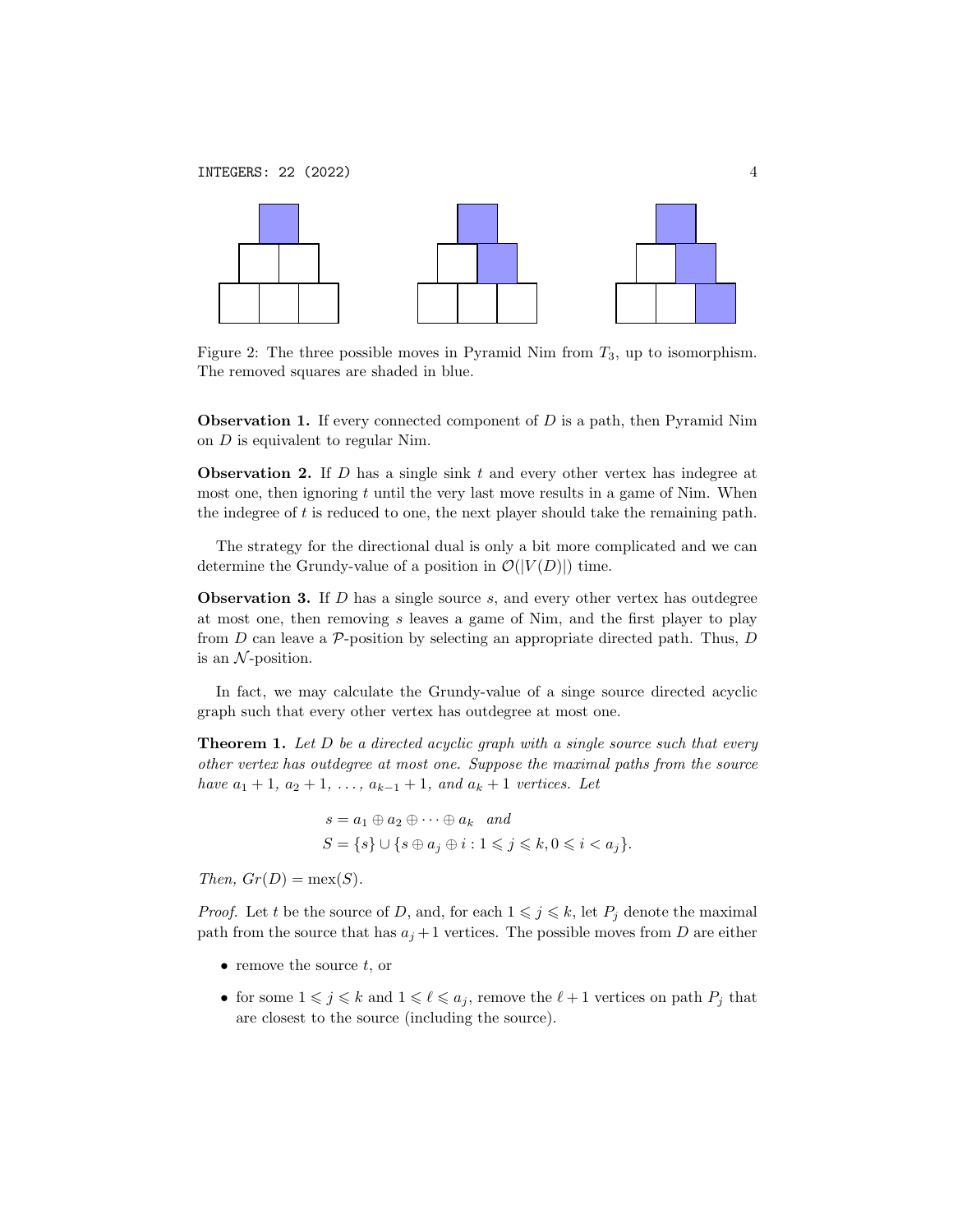When we remove source t, the resultant Grundy-value is  $s = a_1 \oplus a_2 \oplus \cdots \oplus a_k$ . Consider the move of removing the  $\ell + 1$  vertices on path  $P_j$  that are closest to the source for some  $1 \leq j \leq k$  and  $1 \leq \ell \leq a_j$ . Let  $i = a_j - \ell$ . Then, we have i vertices left on path  $P_i$  after applying this move where  $0 \leq i \leq a_j$ . Hence, the Grundy-value of this move is

$$
a_1 \oplus a_2 \oplus \cdots \oplus a_{j-1} \oplus i \oplus a_{j+1} \oplus \cdots \oplus a_k = s \oplus a_j \oplus i.
$$

Therefore,

$$
Gr(D) = \max(\{s\} \cup \{s \oplus a_j \oplus i : 1 \leq j \leq k, 0 \leq i < a_j\}) = \max(S).
$$

## 3. Balanced Complete Binary Trees

We consider Pyramid Nim on a category of trees called balanced complete binary trees.

**Definition 4.** The *balanced complete binary tree of height*  $n$  is defined recursively by

- 1.  $B_0$  is a single-vertex directed acyclic graph, and
- 2.  $B_{n+1}$  is constructed from two disjoint copies of  $B_n$  by adding a new source with an arc to the source of each copy of  $B_n$ .

**Remark 1.** Alternatively, we may define  $B_n$  as the directed acyclic graph with vertex set

$$
V(B_n) = \{1, 2, \dots, 2^{n+1} - 1\}
$$

and arc set

$$
A(B_n) = \{ (j, 2j), (j, 2j + 1) : 1 \leq j \leq 2^n - 1 \}.
$$

We will show that  $Gr(B_n)$  is the highest power of 2 that divides  $n+1$ . In order to demonstrate this result, we introduce the following defining property of the sequence of highest powers of 2 in  $n + 1$ , as n ranges over all non-negative integers.

**Definition 5.** For any non-negative integer n, let  $q_n$  be the highest power of 2 in  $n+1$ . We write  $n+1 = q_n F_n$ , where  $q_n = 2^{t_n}$  for some non-negative integer  $t_n$  and  $F_n$  is an odd positive integer.

**Lemma 1.** We have  $q_0 = 1$ . Also, let n be a non-negative integer. We have

$$
q_{2^n+k} = q_k \text{ for any integer } 0 \le k < 2^n - 1, \text{ and}
$$
\n
$$
q_{2^n+k} = 2q_k \text{ for } k = 2^n - 1.
$$

 $\Box$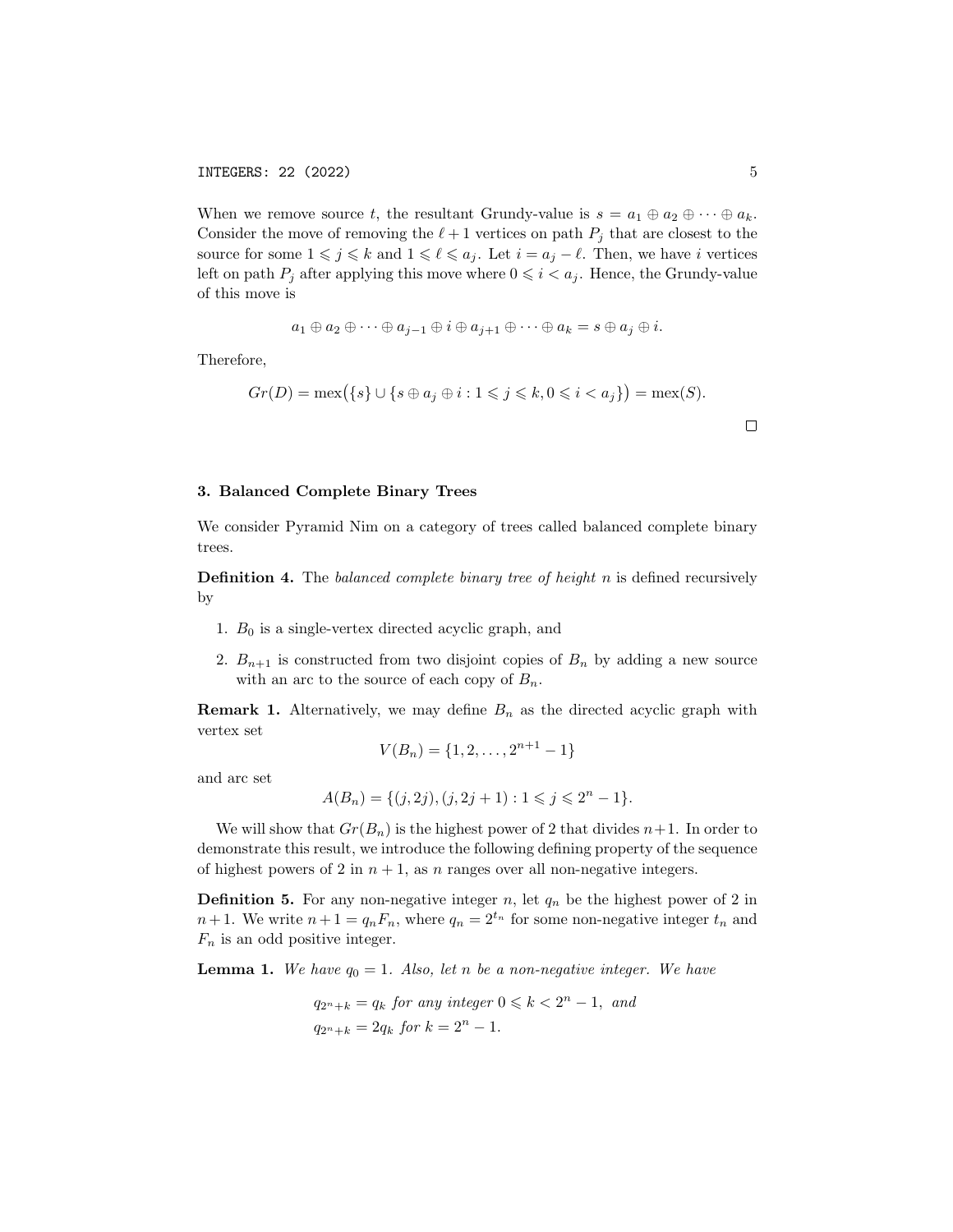*Proof.* Let  $0 \le k < 2<sup>n</sup> - 1$ . Since  $k + 1 = q_k F_k$ , we have  $q_{2<sup>n</sup>+k} F_{2<sup>n</sup>+k} = 2<sup>n</sup> + k + 1 =$  $2^{n} + q_{k}F_{k}$ . Thus,  $2^{t_{2}+k}F_{2^{n}+k} = 2^{n} + 2^{t_{k}}F_{k} = 2^{t_{k}}(2^{n-t_{k}} + F_{k})$ . Since  $n > t_{k}$ ,  $t_{2^{n}+k} = t_{k}$  and  $F_{2^{n}+k} = 2^{n-t_{k}} + F_{k}$ . Therefore,  $q_{2^{n}+k} = 2^{t_{2^{n}+k}} = 2^{t_{k}} = q_{k}$ . Let  $k = 2^n - 1$ . Then,  $q_{2^n+k} = 2^{t_{2^n+k}} = 2^{n+1} = 2 \times 2^{t_k} = 2q_k$ .  $\Box$ 

We use Lemma 1 to demonstrate that the Grundy-value of  $B_k$  is the highest power of 2 that divides  $k + 1$ .

**Theorem 2.** For any non-negative integer k,  $Gr(B_k)$  is the highest power of 2 that divides  $k + 1$ .

*Proof.* We use a double induction argument. For convenience, we let  $\beta_k = Gr(B_k)$ . First, we observe that  $\beta_0 = 1$ . If we remove the source of  $B_k$ , the resultant digraph  $B_k - s$  has two connected components, each of which is a copy of  $B_{k-1}$ . Thus,  $Gr(B_k - s) = 0$ . If we remove an undominated path P on i vertices, for some  $2 \leq i \leq k$ , from  $B_k$ , the resultant digraph  $B_k-V(P)$  has  $i+1$  connected components consisting of one copy of each of  $B_{k-1}, B_{k-2}, \ldots, B_{k-i+1}$  and two copies of  $B_{k-i}$ . Thus,  $Gr(B_k - V(P)) = \beta_{k-1} \oplus \beta_{k-2} \oplus \cdots \oplus \beta_{k-i+1}$ . If P is an undominated path on  $k+1$  vertices, the digraph  $B_k - V(P)$  has k connected components consisting of one copy of each of  $B_{k-1}, B_{k-2}, \ldots, B_0$ . Thus,  $Gr(B_k-V(P)) = \beta_{k-1} \oplus \beta_{k-2} \oplus \cdots \oplus \beta_0$ . Hence,  $\beta_k = \max\{0, \beta_{k-1} \oplus \beta_{k-2} \oplus \cdots \oplus \beta_j : 0 \leq j \leq k-1\}$ . In particular,  $\beta_{2^0+0} = \beta_1 = \max\{0, \beta_0\} = 2 = 2\beta_0$ . This establishes the base case.

Suppose *n* is a positive integer and k is an integer where  $0 \le k \le 2<sup>n</sup> - 1$  such that, for all integers  $0 \leq n' < n$ , we have

- $\beta_{2n'+k'} = \beta_{k'}$  for all integers  $0 \leq k' < 2^{n'} 1$ ,
- $\beta_{2^{n'}+k'} = 2\beta_{k'}$  for  $k' = 2^{n'} 1$ , and
- $\beta_{2^n+j} = \beta_j$  for all integers  $0 \leq j \leq k$ .

We want to show that  $\beta_{2^n+k} = \beta_k$  if  $0 \leq k < 2^n - 1$ , and  $\beta_{2^n+k} = 2\beta_k$  if  $k = 2^n - 1$ . Since  $\beta_j$  satisfies the property of  $q_j$  in Lemma 1 for all integers  $0 \leq j \leq 2^n + k$ ,  $\beta_j$  is the highest power of 2 that divides  $j+1$  for all integers  $0 \leq j < 2^n + k$ . In particular,  $\beta_{2^{n}-1}$  is the highest power of 2 that divides  $2^{n}$ . Thus,

$$
\beta_{2^n-1} = 2^n. \tag{1}
$$

Let  $k_n = 2^n - 1$ . By (1), we have  $\beta_{k_n} = 2^n$ . Let

$$
S = \{0, \beta_{k_n-1} \oplus \beta_{k_n-2} \oplus \cdots \oplus \beta_j : 0 \leqslant j \leqslant k_n - 1\}.
$$

Then,  $\beta_{k_n} = \max(S)$ . Since S has at most  $k_n + 1 = 2^n$  distinct elements and  $\beta_{k_n} =$  $\text{mex}(S) = 2^n, S$  is a permutation on the set of non-negative integers  $\{0, 1, \ldots, 2^n -$ 1}. Thus,  $S = \{i : 0 \le i \le 2^n - 1\}.$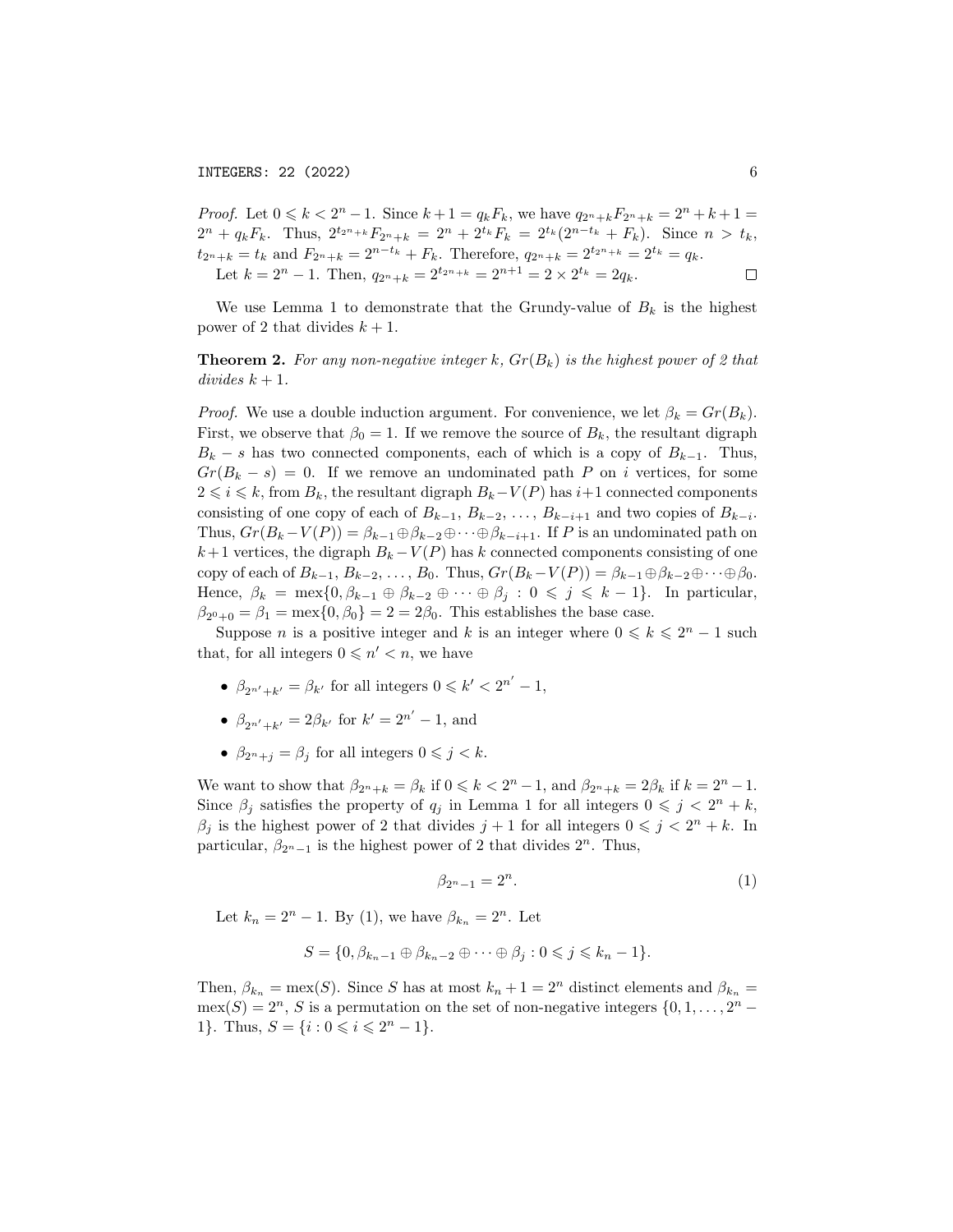Suppose  $k = 0$ . We need to show that  $\beta_{2^n+0} = \beta_{k_n+1} = 1 = \beta_0$ . Since  $\beta_{k_n} = 2^n$ and  $S = \{i : 0 \leq i \leq 2^{n} - 1\}$ , we have

$$
\beta_{2^n+0} = \max\{0, \beta_{k_n} \oplus \beta_{k_n-1} \oplus \cdots \oplus \beta_j : 0 \le j \le k_n\}
$$
  
= 
$$
\max\{0, \beta_{k_n} \oplus \alpha : \alpha \in S\}
$$
  
= 
$$
\max\{0, 2^n \oplus i : 0 \le i \le 2^n - 1\}
$$
  
= 
$$
\max\{0, j : 2^n \le j \le 2^{n+1} - 1\} = 1 = \beta_0.
$$

Suppose  $0 < k < 2^n - 1 = k_n$ . Let  $\widehat{\beta}_k = \beta_{k-1} \oplus \beta_{k-2} \oplus \cdots \oplus \beta_0$ . Since  $2^n \nmid j+1$ for all  $0 \leq j \leq k_n - 1$ , we have  $\beta_j = 2^{t_j} < 2^n$  for all  $0 \leq j \leq k_n - 1$ . Thus,  $\widehat{\beta}_k = \beta_{k-1} \oplus \beta_{k-2} \oplus \cdots \oplus \beta_0 < 2^n$ . By the induction hypothesis,

$$
\beta_{2^{n}+k-1} \oplus \beta_{2^{n}+k-2} \oplus \cdots \oplus \beta_{2^{n}+j} = \beta_{k-1} \oplus \beta_{k-2} \oplus \cdots \oplus \beta_{j}
$$
\nfor all  $0 \le j < k$  and\n
$$
(2)
$$

$$
\beta_{2^{n}+k-1} \oplus \beta_{2^{n}+k-2} \oplus \cdots \oplus \beta_{2^{n}} \oplus \beta_{k_{n}} \oplus \cdots \oplus \beta_{j} \n= \beta_{k-1} \oplus \beta_{k-2} \oplus \cdots \beta_{0} \oplus \beta_{k_{n}} \oplus \cdots \oplus \beta_{j} \n= \widehat{\beta}_{k} \oplus \beta_{k_{n}} \oplus \cdots \oplus \beta_{j} \n\text{for all } 0 \le j \le k_{n}.
$$
\n(3)

By  $(2)$ , we have

$$
\max\{0, \beta_{2^n+k-1} \oplus \beta_{2^n+k-2} \oplus \cdots \oplus \beta_{2^n+j} : 0 \le j \le k-1\}
$$
\n
$$
= \max\{0, \beta_{k-1} \oplus \beta_{k-2} \oplus \cdots \oplus \beta_j : 0 \le j \le k-1\} = \beta_k.
$$
\n(4)

There are at most  $k < 2<sup>n</sup> - 1$  distinct non-negative integers in the list

$$
\beta_{k-1}, \beta_{k-1} \oplus \beta_{k-2}, \dots, \beta_{k-1} \oplus \beta_{k-2} \oplus \dots \oplus \beta_0.
$$
 (5)

Thus, there exists a positive integer  $r < 2<sup>n</sup>$  missing from (5). Hence,

$$
\beta_k = \max\{0, \beta_{k-1} \oplus \beta_{k-2} \oplus \cdots \oplus \beta_j : 0 \leq j \leq k-1\} \leq r < 2^n. \tag{6}
$$

Since  $S = \{i : 0 \leq i \leq 2^n - 1\}$  and  $\beta_{k_n} = 2^n$ , we have

$$
\{\beta_{k_n} \oplus \beta_{k_n-1} \oplus \cdots \oplus \beta_j : 0 \le j \le k_n\} = \{\beta_{k_n} \oplus \alpha : \alpha \in S\}
$$
  
=  $\{2^n \oplus i : 0 \le i \le 2^n - 1\}$   
=  $\{j : 2^n \le j \le 2^{n+1} - 1\}.$ 

Since  $\widehat{\beta}_k < 2^n$ ,

$$
\{\widehat{\beta}_k \oplus \beta_{k_n} \oplus \beta_{k_n-1} \oplus \cdots \oplus \beta_j : 0 \leq j \leq k_n\} = \{\widehat{\beta}_k \oplus j : 2^n \leq j \leq 2^{n+1} - 1\} \tag{7}
$$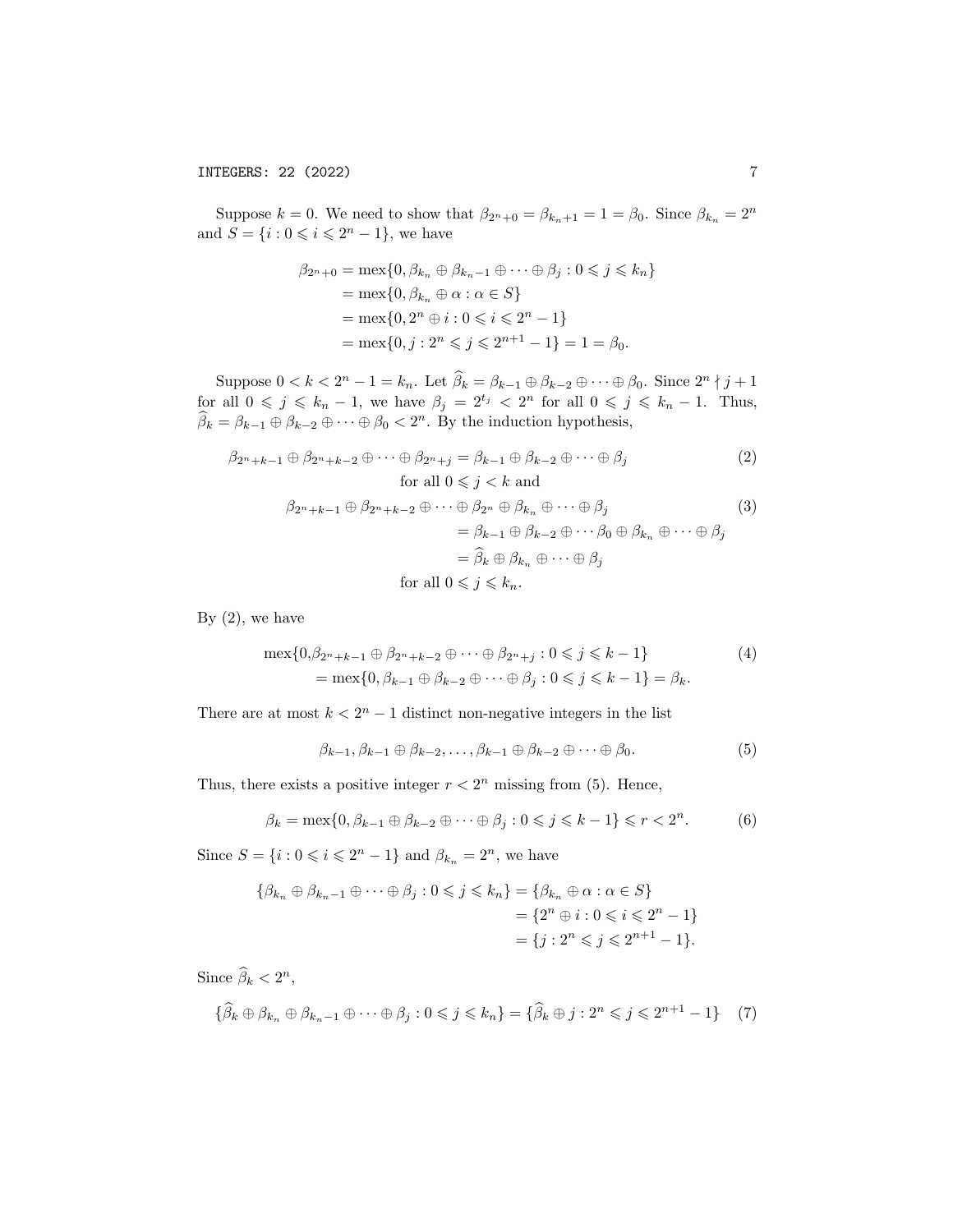is a permutation on the set of integers  $\{2^n, 2^n + 1, \ldots, 2^{n+1} - 1\}$ . By (3) and (7), we have

$$
\{\beta_{2^n+k-1} \oplus \beta_{2^n+k-2} \oplus \cdots \oplus \beta_{2^n} \oplus \beta_{k_n} \oplus \cdots \oplus \beta_j : 0 \le j \le k_n\} \tag{8}
$$
  
=  $\{j : 2^n \le j \le 2^{n+1} - 1\}.$ 

By  $(4)$ ,  $(6)$  and  $(8)$ , we have

$$
\beta_{2^n+k} = \max\{0, \beta_{2^n+k-1} \oplus \beta_{2^n+k-2} \oplus \cdots \oplus \beta_j : 0 \leq j \leq 2^n + k - 1\}
$$
  
\n
$$
= \max\{\{0, \beta_{2^n+k-1} \oplus \beta_{2^n+k-2} \oplus \cdots \oplus \beta_{2^n+j} : 0 \leq j \leq k - 1\}
$$
  
\n
$$
\cup \{\beta_{2^n+k-1} \oplus \beta_{2^n+k-2} \oplus \cdots \oplus \beta_{2^n} \oplus \beta_{k_n} \oplus \cdots \oplus \beta_j : 0 \leq j \leq k_n\}\}
$$
  
\n
$$
= \max\{\{0, \beta_{k-1} \oplus \beta_{k-2} \oplus \cdots \oplus \beta_j : 0 \leq j \leq k - 1\}
$$
  
\n
$$
\cup \{j : 2^n \leq j \leq 2^{n+1} - 1\}\}
$$
  
\n
$$
= \max\{0, \beta_{k-1} \oplus \beta_{k-2} \oplus \cdots \oplus \beta_j : 0 \leq j \leq k - 1\} = \beta_k.
$$

Suppose  $k = 2<sup>n</sup> - 1 = k<sub>n</sub>$ . By the induction hypothesis, for all  $0 \leqslant j \leq k_n$ ,  $\beta_{2^{n}+j} = \beta_{j}$ . We want to show that  $\beta_{2^{n}+k_{n}} = 2\beta_{k_{n}}$ . An argument similar to the one above shows that

$$
\{0, \beta_{2^n+k_n-1} \oplus \beta_{2^n+k_n-2} \oplus \cdots \oplus \beta_{2^n+j} : 0 \le j \le k_n - 1\}
$$
  
= 
$$
\{0, \beta_{k_n-1} \oplus \beta_{k_n-2} \oplus \cdots \oplus \beta_j : 0 \le j \le k_n - 1\}
$$
  
= 
$$
S = \{i : 0 \le i \le 2^n - 1\}
$$

and

$$
\{\beta_{2^n+k_n-1}\oplus\beta_{2^n+k_n-2}\oplus\cdots\oplus\beta_{2^n}\oplus\beta_{k_n}\oplus\cdots\oplus\beta_j:0\leqslant j\leqslant k_n\}
$$
  
= 
$$
\{j:2^n\leqslant j\leqslant 2^{n+1}-1\}.
$$

Hence,

$$
\beta_{2^{n}+k_{n}} = \max\{0, \beta_{2^{n}+k_{n}-1} \oplus \beta_{2^{n}+k_{n}-2} \oplus \cdots \oplus \beta_{j} : 0 \leqslant j \leqslant 2^{n}+k_{n}-1\}
$$
  
\n
$$
= \max\{\{0, \beta_{2^{n}+k_{n}-1} \oplus \beta_{2^{n}+k_{n}-2} \oplus \cdots \oplus \beta_{2^{n}+j} : 0 \leqslant j \leqslant k_{n}-1\}
$$
  
\n
$$
\cup \{\beta_{2^{n}+k_{n}-1} \oplus \beta_{2^{n}+k_{n}-2} \oplus \cdots \oplus \beta_{2^{n}} \oplus \beta_{k_{n}} \oplus \cdots \oplus \beta_{j} : 0 \leqslant j \leqslant k_{n}\}\}
$$
  
\n
$$
= \max\{j : 0 \leqslant j \leqslant 2^{n+1}-1\} = 2^{n+1} = 2\beta_{k_{n}}.
$$

Since  $\beta_k$  satisfies the property of  $q_k$  in Lemma 1,  $\beta_k = Gr(B_k)$  is the highest power of 2 that divides  $k + 1$ .  $\Box$ 

# 4. Grundy-values of Truncated  $T_n$

We consider the triangular pyramid of height  $n$  with some of the top rows removed.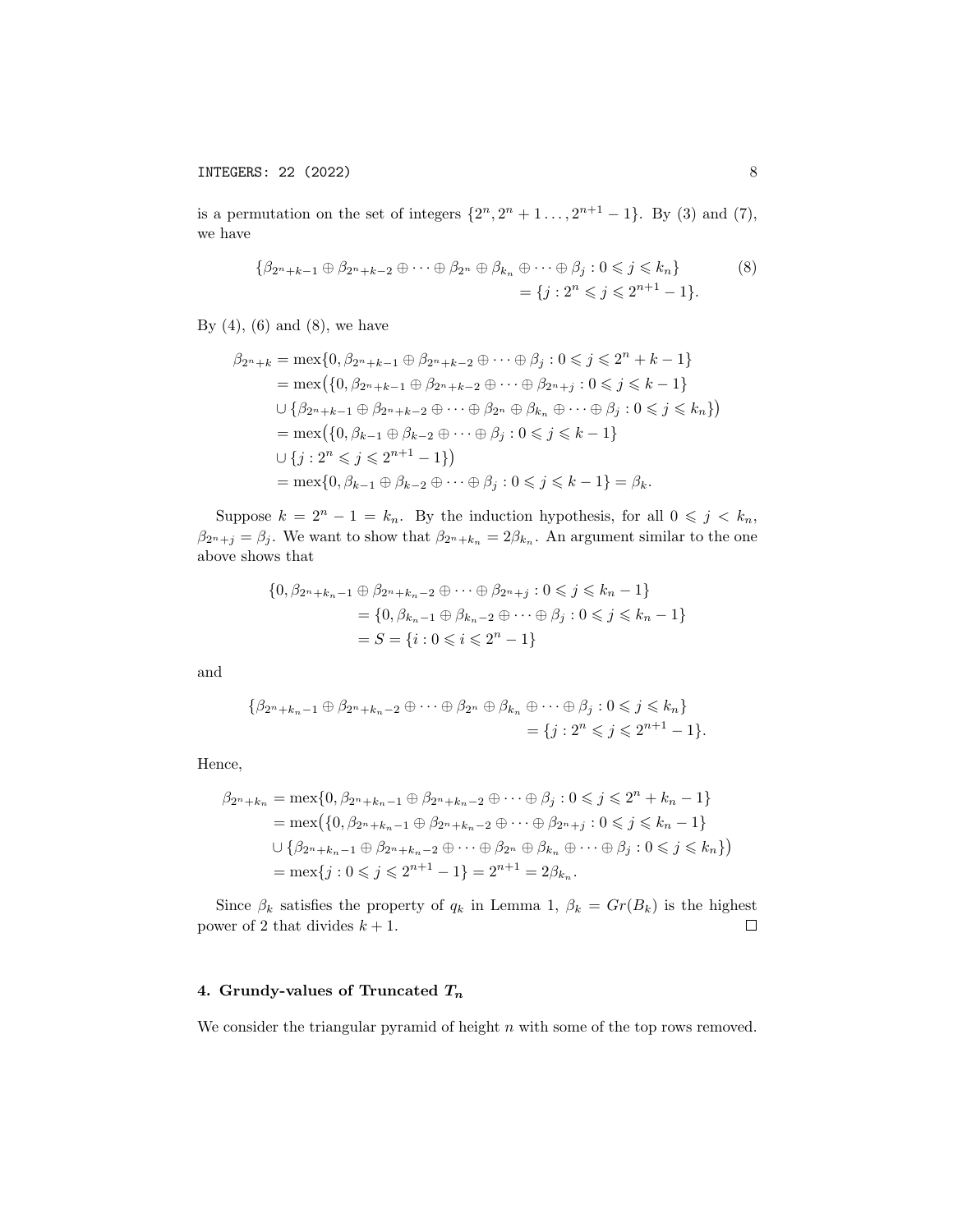INTEGERS: 22 (2022) 9

**Definition 6.** Let  $T_n^j$  denote the triangular pyramid of height n with the top j rows removed.

We determine the Grundy-values of  $T_n$  with the top  $n-1$  and  $n-2$  rows removed. **Theorem 3.** Let  $n$  be a positive integer. Then,

$$
Gr(T_n^{n-1}) = 1
$$
 if n is odd, and  

$$
Gr(T_n^{n-1}) = 0
$$
 if n is even.

*Proof.* Since  $T_1$  is a single vertex, it has Grundy-value 1. Note that  $T_n^{n-1}$  corresponds to the graph made up of  $n$  disjoint vertices. If  $n$  is even, then the BitXoR of  $1 \oplus \cdots \oplus 1$  (*n* terms) is 0, and thus  $Gr(T_n^{n-1}) = 0$ . If *n* is odd, we see that  $Gr(T_n^{n-1}) = 1.$  $\Box$ 

**Theorem 4.** Let  $n \geq 2$  be an integer. Then,

$$
Gr(T_n^{n-2}) = 0
$$
 if n is odd, and  

$$
Gr(T_n^{n-2}) = 2
$$
 if n is even.

*Proof.* It is straightforward to see that the Grundy-values of  $T_1$  and  $T_2^0 = T_2$  are 1 and 2, respectively. Let  $n \geq 2$ . The base case for the induction proof has already been established. Now, assume that the claim of the theorem holds for all  $n \leq k$ . Let us consider  $T_{k+1}^{k+1-2} = T_{k+1}^{k-1}$ . There are two cases to consider.

Case 1. Assume  $k$  is even. Remove an end vertex from the top row. This results in a disjoint vertex, along with a  $T_k^{k-2}$ . The Grundy-value of this position is  $1 \oplus 2 = 3$  by the inductive hypothesis. Removing an end vertex from the top row and the resultant undominated vertex in the bottom row yields  $T_k^{k-2}$ , which has Grundy-value 2. If we remove an interior vertex from the top row of  $T_{k+1}^{k-1}$ , the resultant graph is  $T_j^{j-2} + T_{k+1-j}^{k-1-j}$  for some integer  $2 \leqslant j \leqslant k-1$ . Since  $j + (k + 1 - j) = k + 1$  is odd, j and  $k + 1 - j$  have opposite parity. Thus, one Grundy-value is 0 and the other is 2. Hence,  $Gr(T_j^{j-2}) \oplus Gr(T_{k+1-j}^{k-1-j}) = 0 \oplus 2 = 2$ . Thus, for k even,  $Gr(T_{k+1}^{k-1}) = \max\{2, 3\} = 0$ .

Case  $2$ . Assume k is odd. Remove an end vertex from the top row. This results in a disjoint vertex, along with a  $T_k^{k-2}$ . The Grundy-value of this position is  $1 \oplus 0 = 1$ by the inductive hypothesis. Removing an end vertex from the top row and the resultant undominated vertex in the bottom row yields  $T_k^{k-2}$ , which has Grundyvalue 0. If we remove an interior vertex from the top row of  $T_{k+1}^{k-1}$ , the resultant graph is  $T_j^{j-2} + T_{k+1-j}^{k-1-j}$  for some integer  $2 \leq j \leq k-1$ . Since  $j + (k+1-j) = k+1$ is even, j and  $k + 1 - j$  have the same parity. Thus, they each have the same Grundy-value of  $\beta = 0$  or  $\beta = 2$ . Hence,  $Gr(T_j^{j-2}) \oplus Gr(T_{k+1-j}^{k-1-j}) = \beta \oplus \beta = 0$ . Thus, for k odd,  $Gr(T_{k+1}^{k-1}) = \max\{0, 1\} = 2$ .  $\Box$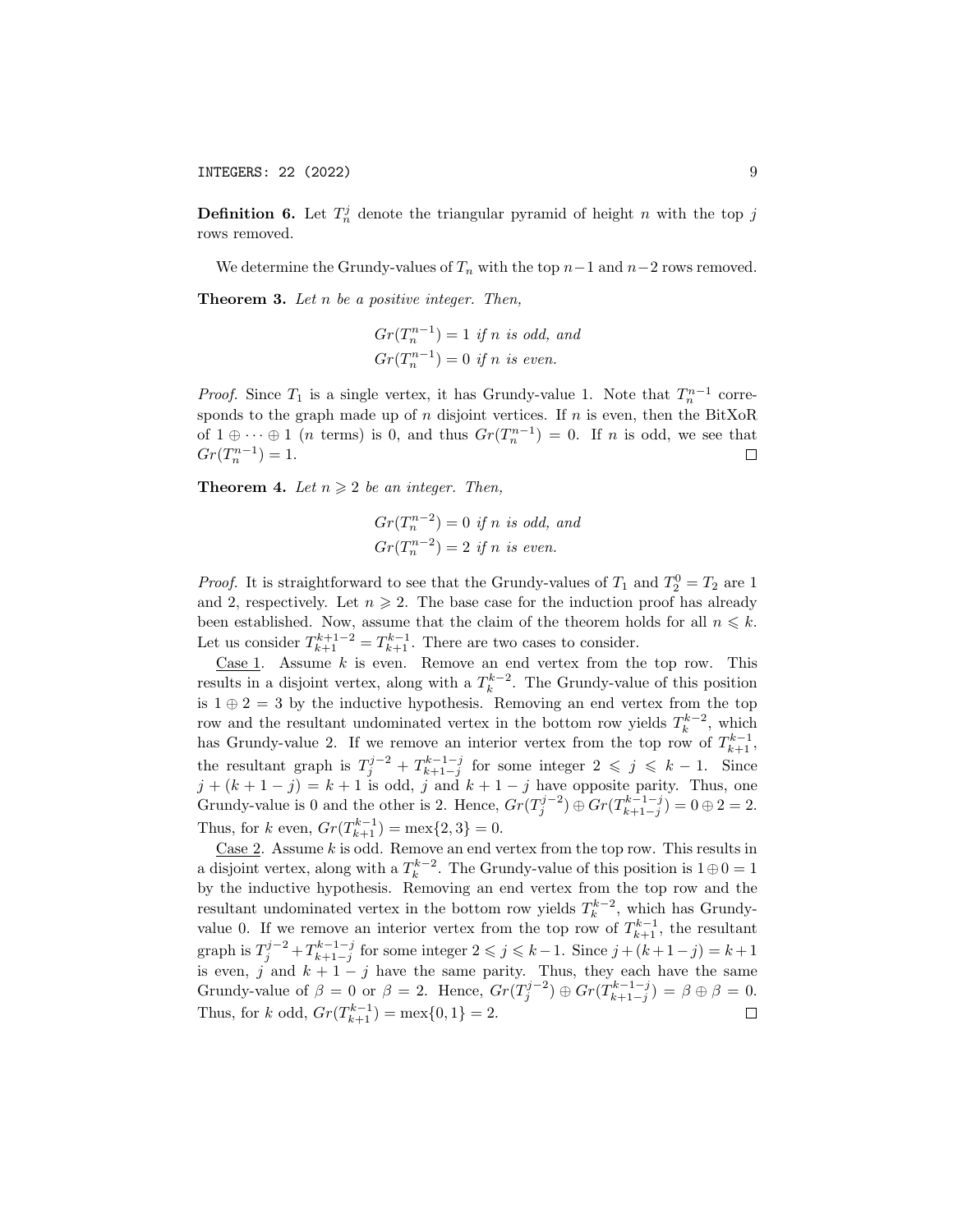We introduce the Pyramid Nim signature of  $n$  and  $k$  in order to determine the Grundy-value of  $T_n^{n-3}$ .

**Definition 7.** Let  $n, k \geq 0$  be integers. The *Pyramid Nim signature of n and k* is given by

$$
\sigma(n,k) = 2((n+1) - 2\lfloor (n+1)/2 \rfloor) + (k - 2\lfloor k/2 \rfloor).
$$

Note that,

$$
\sigma(n,k) = 1 \text{ if } n \text{ is odd and } k \text{ is odd},\tag{9}
$$

 $\sigma(n, k) = 3$  if *n* is even and *k* is odd, (10)

$$
\sigma(n,k) = 0 \text{ if } n \text{ is odd and } k \text{ is even, and} \tag{11}
$$

 $\sigma(n, k) = 2$  if *n* is even and *k* is even. (12)

**Lemma 2.** For all integers  $n, k \geq 0$ , we have

$$
\sigma(n, k-1) = \sigma(n, k) \oplus 1,
$$
  
\n
$$
\sigma(n-1, k) = \sigma(n, k) \oplus 2, \text{ and}
$$
  
\n
$$
\sigma(n-1, k-1) = \sigma(n, k) \oplus 3.
$$

*Proof.* When n is odd, we have  $\sigma(n, k-1) = \sigma(n, k) \oplus 1$  by (9) and (11). Also, when n is even, we have  $\sigma(n, k-1) = \sigma(n, k) \oplus 1$  by (10) and (12). A similar argument shows that  $\sigma(n-1,k) = \sigma(n,k) \oplus 2$  and  $\sigma(n-1,k-1) = \sigma(n,k) \oplus 3$ .  $\Box$ 

**Definition 8.** Let  $n \geq 2$  and  $0 \leq k \leq n-2$  be integers. We let  $B_n^k$  denote the collection of connected subdigraphs  ${\cal D}$  of  $T_n$  with the property that

- 1. all vertices of D are on the bottom 3 rows of  $T_n$ ,
- 2.  $D$  has  $k$  vertices on the third row from the bottom,
- 3. D has  $n-1$  vertices on the second row from the bottom, and
- 4. D has n vertices on the bottom row.

We will show that any digraph that lies in the set  $B_n^k$  share the same Grundyvalue. For convenience, we will use the symbol  $B_n^k$  to represent any of the digraphs in  $B_n^k$ .

**Example 3.** There are two digraphs that lie in the set  $B_5^2$ , up to isomorphism. These two digraphs are illustrated in Figure 3.  $\Diamond$ 

**Remark 2.** We observe that the Pyramid Nim signature of  $n$  and  $k$  is defined for all non-negative integers  $n$  and  $k$  in Definition 7, and Lemma 2 holds for all non-negative integers  $n$  and  $k$ . However, we only make use of the Pyramid Nim signature of n and k for integers  $n \geq 2$  and  $0 \leq k \leq n-2$  in Proposition 1.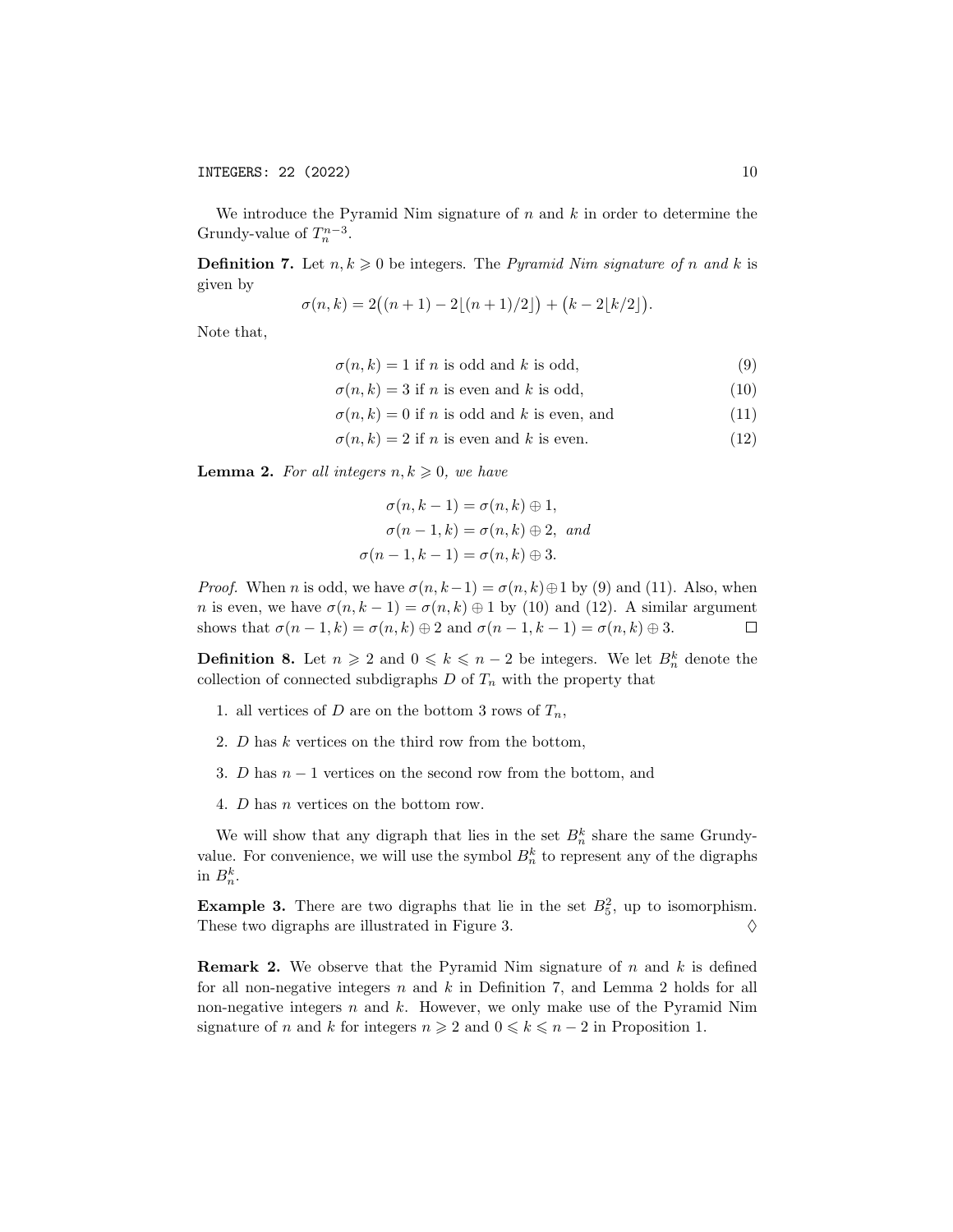

Figure 3: The two digraphs that lie in  $B_5^2$ , up to isomorphism.

**Proposition 1.** Let  $n \geq 2$  and  $0 \leq k \leq n-2$  be integers. Then,  $Gr(B_n^k) = \sigma(n, k)$ .

*Proof.* The proof will be by induction on ordered pairs of integers  $(n, k)$  from the set  $\{(n,k)\in\mathbb{Z}\times\mathbb{Z}:n\geqslant 2\text{ and }0\leqslant k\leqslant n-2\}$  placed into lexicographic order. By Theorem 4, we have  $Gr(B_{2m}^0) = Gr(T_{2m}^{2m-2}) = 2$  and  $Gr(B_{2m+1}^0) = Gr(T_{2m+1}^{2m-1}) =$ 0. This establishes the base case.

Suppose there are integers  $n \geqslant 3$  and  $0 < k \leqslant n-2$  such that

- for all integers  $n' < n$  and  $0 \le k' \le n' 2$ ,  $Gr(B_{n'}^{k'}) = \sigma(n', k')$ , and
- for all integers  $0 \leq k' < k$ ,  $Gr(B_n^{k'}) = \sigma(n, k')$ .

We want to show that  $Gr(B_n^k) = \sigma(n, k)$ . In particular, we want to show that

 $Gr(B_n^k) = 1$  if n is odd and k is odd,  $Gr(B_n^k) = 3$  if *n* is even and *k* is odd,  $Gr(B_n^k) = 0$  if n is odd and k is even, and  $Gr(B_n^k) = 2$  if *n* is even and *k* is even.

If cell t,  $1 < t < n - 1$ , of the second row is undominated, we can delete this cell, leaving a position P that is a disjoint union of  $B_t^i$  and  $B_{n-t}^j$  for some i and j with  $i + j = k$ . If cell  $t, 1 < t < n - 1$ , of the second row is dominated by only one cell x in the top row, we can delete the cells x and t, leaving a position  $P$  that is a disjoint union of  $B_t^i$  and  $B_{n-t}^j$  for some i and j with  $i + j = k - 1$ . In either case,  $Gr(P) = Gr(B_t^i) \oplus Gr(B_{n-t}^j).$ 

If n is even, then t and  $n-t$  have the same parity. Thus,  $Gr(P) = Gr(B_t^i) \oplus$  $Gr(B_{n-t}^j) \in \{2 \oplus 2, 2 \oplus 3, 3 \oplus 3, 0 \oplus 0, 0 \oplus 1, 1 \oplus 1\} = \{0, 1\}.$  Since  $\sigma(n, k) \in \{2, 3\},$  $Gr(P) \neq \sigma(n, k).$ 

If n is odd, then t and  $n-t$  have opposite parity. Thus,  $Gr(P) = Gr(B_t^i) \oplus$  $Gr(B_{n-t}^j) \in \{2 \oplus 0, 2 \oplus 1, 3 \oplus 0, 3 \oplus 1\} = \{2, 3\}.$  Since  $\sigma(n, k) \in \{0, 1\},$   $Gr(P) \neq$  $\sigma(n,k)$ .

Note that when we only take one cell from the top row of  $B_n^k$ , we are left with  $B_n^{k-1}$ . By the induction hypothesis,  $Gr(B_n^{k-1}) = \sigma(n, k-1)$ . By Lemma 2,  $Gr(B_n^{k-1}) = \sigma(n,k) \oplus 1.$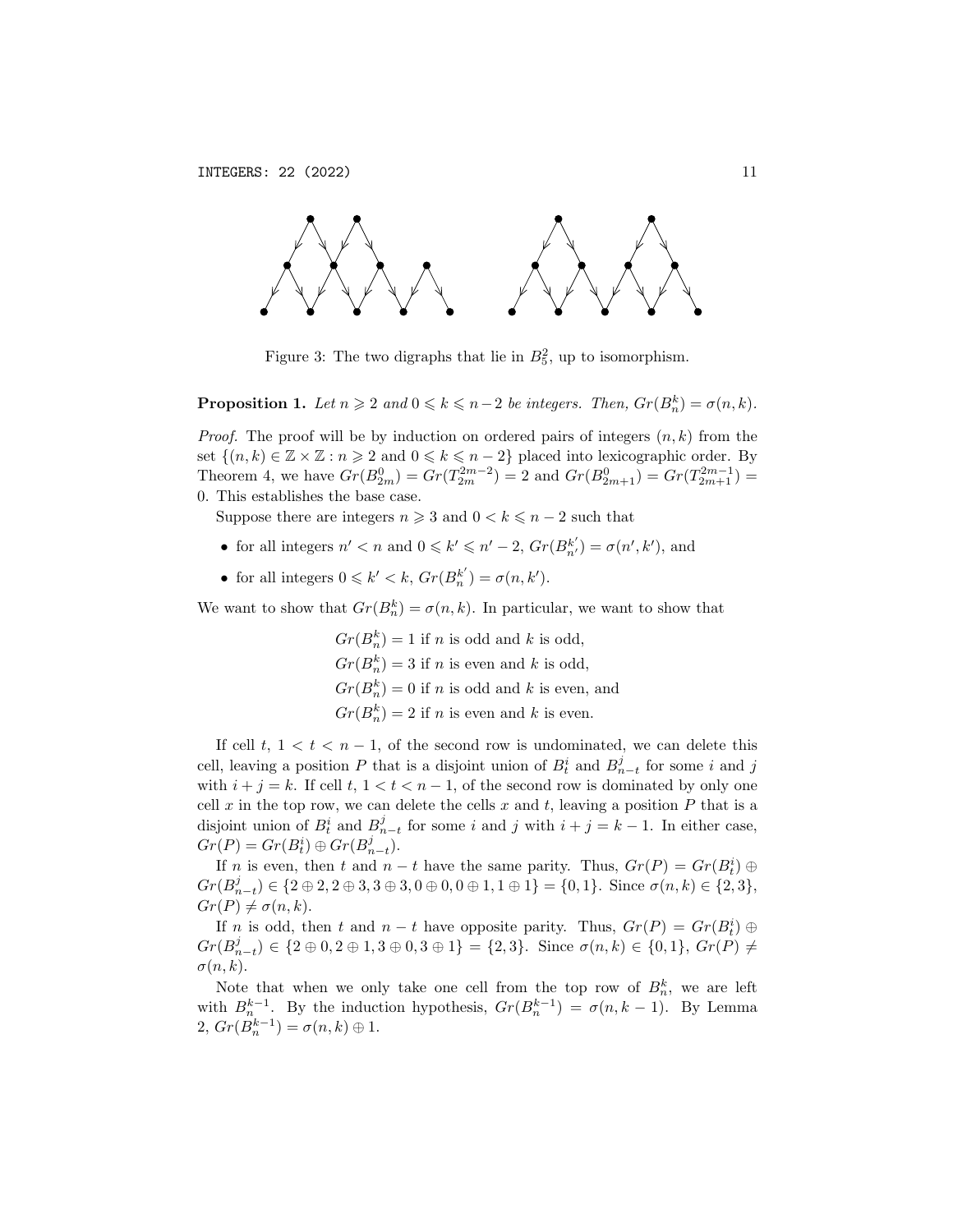We let t be the first cell of the second row of  $B_n^k$ . We consider the cases t is undominated and  $t$  is dominated individually.

First, suppose  $t$  is undominated. On one hand, removing  $t$  and the first cell in the bottom row leaves a position P with  $Gr(P) = Gr(B_{n-1}^k)$ . By the induction hypothesis,  $Gr(B_{n-1}^k) = \sigma(n-1,k)$ . By Lemma 2,  $Gr(B_{n-1}^k) = \sigma(n,k) \oplus 2$ . On the other hand, removing t leaves a position P that is a disjoint union of  $B_{n-1}^k$  and T<sub>1</sub>. Thus,  $Gr(P) = Gr(B_{n-1}^k) \oplus Gr(T_1) = (\sigma(n,k) \oplus 2) \oplus 1 = \sigma(n,k) \oplus 3$ .

Next, suppose  $t$  is dominated by a cell  $y$ . On one hand, removing  $y$ ,  $t$ , and the first cell in the bottom row leaves a position P with  $Gr(P) = Gr(B_{n-1}^{k-1})$ . By the induction hypothesis,  $Gr(B_{n-1}^{k-1}) = \sigma(n-1, k-1)$ . By Lemma 2,  $Gr(B_{n-1}^{k-1}) =$  $\sigma(n,k)\oplus 3$ . On the other hand, removing t and y leaves a position P that is a disjoint union of  $B_{n-1}^{k-1}$  and  $T_1$ . Thus,  $Gr(P) = Gr(B_{n-1}^{k-1}) \oplus Gr(T_1) = (\sigma(n,k) \oplus 3) \oplus 1 =$  $\sigma(n,k)\oplus 2.$ 

Thus, we have moves from  $B_n^k$  to positions with Grundy-values  $\sigma(n,k) \oplus 1$ ,  $\sigma(n,k) \oplus 2$ , and  $\sigma(n,k) \oplus 3$ , but no move to a position with Grundy-value  $\sigma(n,k)$ . Hence,  $Gr(B_n^k) = \sigma(n, k)$ , completing the proof by induction.  $\Box$ 

**Theorem 5.** Let  $n \geq 3$  be an integer. Then,

$$
Gr(T_n^{n-3}) = 1
$$
 if n is odd, and  

$$
Gr(T_n^{n-3}) = 2
$$
 if n is even.

*Proof.* Since there are  $n-2$  cells on the top row of  $T_n^{n-3}$ , we have  $T_n^{n-3} = B_n^{n-2}$ . By Proposition 1, we have  $Gr(T_n^{n-3}) = Gr(B_n^{n-2}) = \sigma(n, n-2) = 1$  if n is odd, and  $Gr(T_n^{n-3}) = Gr(B_n^{n-2}) = \sigma(n, n-2) = 2$  if *n* is even.

We propose the following conjecture.

**Conjecture 1.** Let n be a positive integer. If k is an integer such that  $0 \leq 2k \leq n$ , then

$$
Gr(T_n^{n-2k}) = 0
$$
 if n is odd, and  

$$
Gr(T_n^{n-2k}) = 2k
$$
 if n is even.

If k is an integer such that  $0 \leq 2k + 1 \leq n$ , then

$$
Gr(T_n^{n-2k-1}) = 1
$$
 if n is odd, and  

$$
Gr(T_n^{n-2k-1}) = 2k
$$
 if n is even.

## 5. Grundy-values of  $T_n$

We first make some general observations about  $T_n$  in the following two lemmas.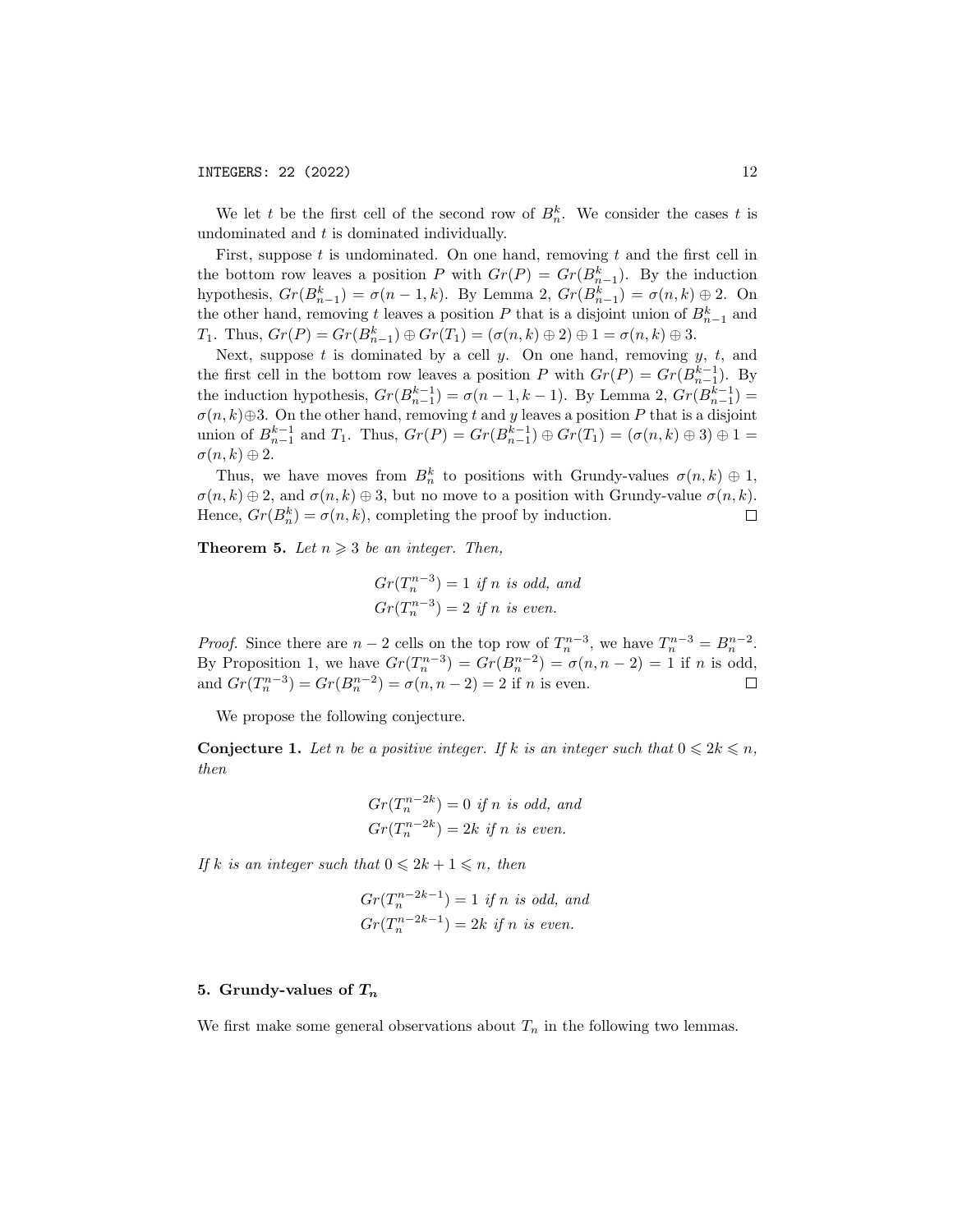INTEGERS: 22 (2022) 13

**Lemma 3.** Let  $n \geq 1$ . In Pyramid Nim,  $T_n$  is an N-position.

Proof. Our argument is similar to a proof in [12]. If taking the top element is not a win, then Player 2 makes a move that wins. So, Player 1 (on his first move) steals this move.  $\Box$ 

**Lemma 4.** Let  $n \geq 1$ . Then,  $1 \leq Gr(T_n) \leq n$ .

Proof. The lower bound follows immediately from Lemma 3. For the upper bound, we note that there are only n possible first moves from  $T_n$ , up to isomorphism. Hence,  $Gr(T_n) \leq n$ .  $\Box$ 

**Definition 9.** Let  $n \geq 3$  be an integer and  $0 \leq k, \ell \leq n-1$  be integers. The digraph  $M_n(k, \ell)$  is the digraph  $T_n$  with an undominated path on  $n - k$  vertices removed from the left side of  $T_n$  followed by the removal of an undominated path on  $n-1-\ell$ vertices on the right side. The result is a digraph with an undominated path on  $k$ vertices on the left side of  $M_n(k, \ell)$  and an undominated path on  $\ell$  vertices on the right side.

We make conjectures about  $Gr(M_n(k, k))$  when n is odd, and  $Gr(M_n(n-1, k))$ when  $n$  is even.

Conjecture 2. Let  $n \geq 3$  be an odd integer and  $0 \leq k \leq n-2$  be an integer. Then,  $Gr(M_n(k, k)) = 1.$  Also,  $Gr(M_n(n-1, n-1)) = 0.$ 

Conjecture 3. Let  $n \geq 2$  be an even integer and  $0 \leq k \leq n-1$  be an integer. Then,

$$
Gr(M_n(n-1,k)) = k-1
$$
 if k is odd, and  

$$
Gr(M_n(n-1,k)) = k+1
$$
 if k is even.

We use Conjectures 2 and 3 to prove the following theorem.

**Theorem 6.** Suppose n is a positive integer, and suppose Conjectures 2 and 3 are true. Then

$$
Gr(T_n) = 1 \tif n is odd, and
$$
  

$$
Gr(T_n) = n \tif n is even.
$$

*Proof.* Case 1. Assume *n* is odd. The reachable positions from  $T_n$  are  $M_n(n-1,k)$ for integers  $0 \leq k \leq n-1$ , up to isomorphism. By Lemma 4,  $Gr(T_n) \geq 1$ . By Conjecture 2,  $Gr(M_n(n-1, n-1)) = 0 \neq 1$ .

Consider the position  $M_n(n-1, k)$  for some integer  $0 \leq k \leq n-2$ . We remove an undominated path on  $n-1-k$  vertices on the left side of  $M_n(n-1, k)$  which results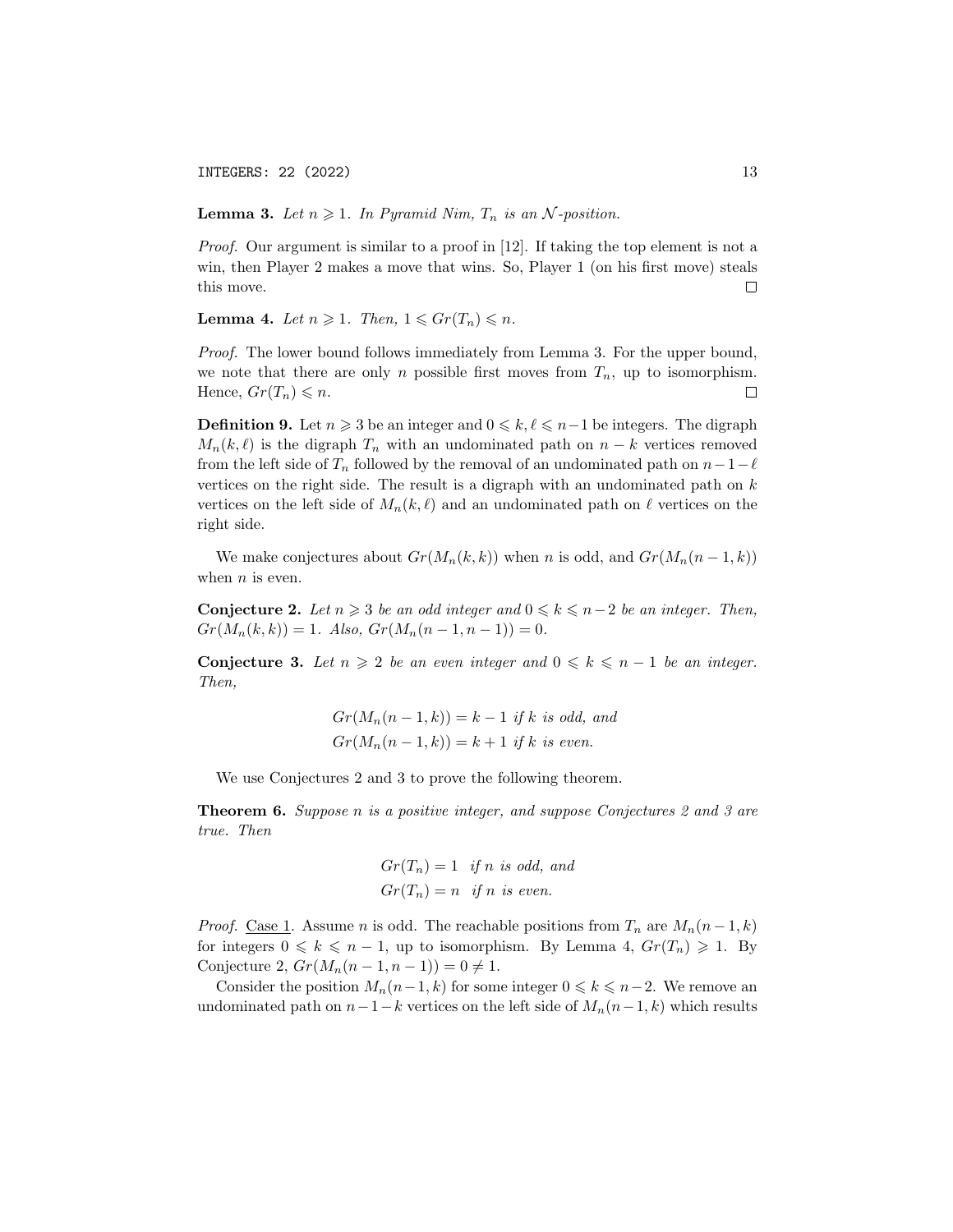in  $M_n(k, k)$ . By Conjecture 2,  $Gr(M_n(k, k)) = 1$ . Thus,  $Gr(M_n(n-1, k)) \neq 1$ . Therefore,

$$
Gr(T_n) = \max\{Gr(M_n(n-1,k)) : 0 \le k \le n-1\} = 1.
$$

<u>Case 2</u>. Assume *n* is even. Again, the reachable positions from  $T_n$  are  $M_n(n -$ 1, k) for integers  $0 \le k \le n - 1$ , up to isomorphism. By Conjecture 3, for all  $0 \leqslant k < \frac{1}{2}n$ ,

$$
Gr(M_n(n-1, 2k+1)) = 2k
$$
 and  

$$
Gr(M_n(n-1, 2k)) = 2k + 1.
$$

Therefore,

$$
Gr(T_n) = \max\{Gr(M_n(n-1,k)) : 0 \le k \le n-1\} = \max\{0, 1, \dots, n-1\} = n.
$$

Note that Theorem 6 also follows from the special cases of Conjecture 1, where  $k$ is chosen so that the top index is 0.

Acknowledgements. The authors wish to thank the anonymous referee for their helpful suggestions and comments, which improved the final version of this paper. The first author was supported by a College Research Council Grant provided by the University of Pittsburgh at Johnstown.

#### References

- [1] M.H. Albert and R.J. Nowakowski, Games of No Chance 3, Mathematical Sciences Research Institute Publications, 56, Cambridge University Press, Cambridge, 2009.
- [2] M.H. Albert, R.J. Nowakowski and D. Wolfe, Lessons in Play: An Introduction to Combinatorial Game Theory, A.K. Peters, Ltd., Wellesley, Massachusetts, 2007.
- [3] E.R. Berlekamp, J.H. Conway, R.K. Guy, Winning Ways for Your Mathematical Plays, Vol. 1–4, 2nd ed., A.K. Peters, Ltd, New York, 2001, 2003, 2004.
- [4] J.A. Bondy and U.S.R. Murty, Graph Theory, GTM 244, Springer Verlag, London, 2008.
- [5] C.L. Bouton, Nim, a game with a complete mathematical theory, Ann. of Math. (2), Vol. 3 (1901–1902), 35–39.
- [6] J.H. Conway, On Numbers and Games, 2nd Edition, Taylor and Francis, New York, 2001.
- [7] A.S. Fraenkel, Combinatorial games: selected bibliography with a succinct gourmet introduction, Electron. J. Combin. (2012), Dynamic Survey #DS2.